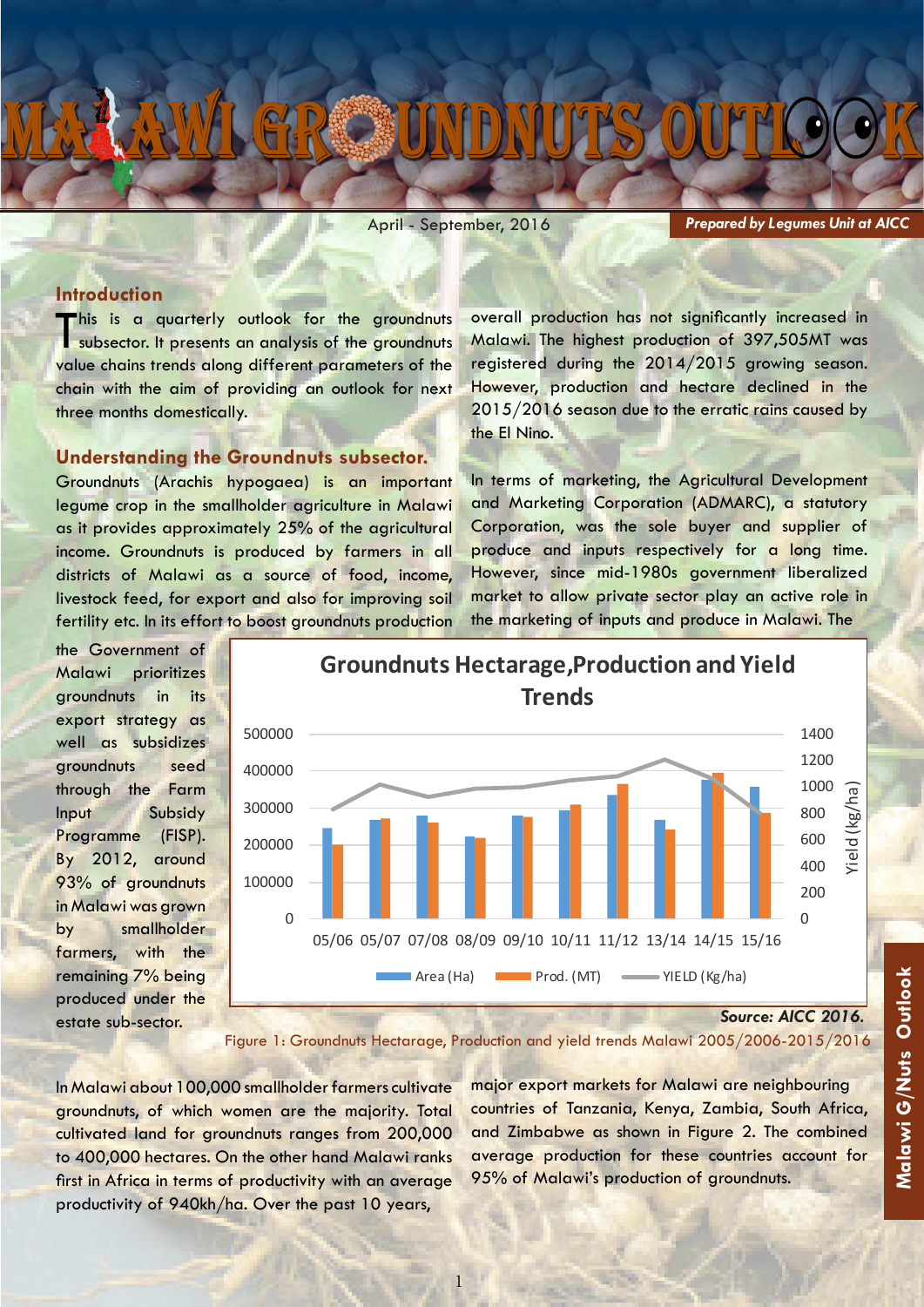



Malawi's groundnuts continue to have levels of Aflatoxin beyond the permissible levels for human consumption. Aflatoxins are small molecules that are toxic to both humans and animals. Though they appear in several agricultural products, they are most common in groundnuts. Contamination can occur any-time from pre-harvest to storage and can severely threaten the groundnuts export

# Figure 2: 2015 Malawi Groundnuts exports

# **Malawi Performance over the past three months**

Groundnuts production in Malawi has not kept up with the demands for both the local and export markets especially in terms of volumes over time. In 2015 Malawi exported only 9531MT of groundnuts against a global demand of 1940210MT representing a

Furthermore there is low harvest and poor quality due to erratic rains in areas growing groundnuts. Most groundnuts are mixed (CG7 and Chalimbana) due to the low harvest hence affecting prices.

> In terms of marketing the majority of farmers (85.2%) sold their produce to traders over the past few months. these traders consists of vendors, retailers, wholesalers and individual household or fellow farmers. Vendors are the major buyers of groundnuts because they are accessible and available all the time. Farmers also sold groundnuts produce to consumers at designated government markets. The determination of prices was dependent on the demand, transport cost, quality, grading and the purchase price.

# Malawi G/Nuts Outlook **Malawi G/Nuts Outlook**

# **Source: MITC 2016**

 $\Omega$ 10,000 20,000 30,000 40,000 50,000 60,000 70,000

Value(USD)

ue(USD)  $\overline{5}$ 

Figure 3: Malawi Groundnuts Export value trend in USD 2010-2015

2010 2011 2012 2013 2014 2015 2016

Exports(USD)

**Malawi Groundnuts Export Value Trend in USD 2010-2015**

 0.49% contribution to the global demand. However, the export values are an underestimation of reality as over 90% of groundnuts trade takes place in informal markets and is not registered in national accounts, Figure 3 presents the export trend for groundnuts in Malawi over the years.

Groundnuts fetched an average price of MK520 per kg during the harvest period for the supply was high. By June the price picked up to MK600 per Kg and now (September) the average price is MK720 per kg due to low supply and high demand.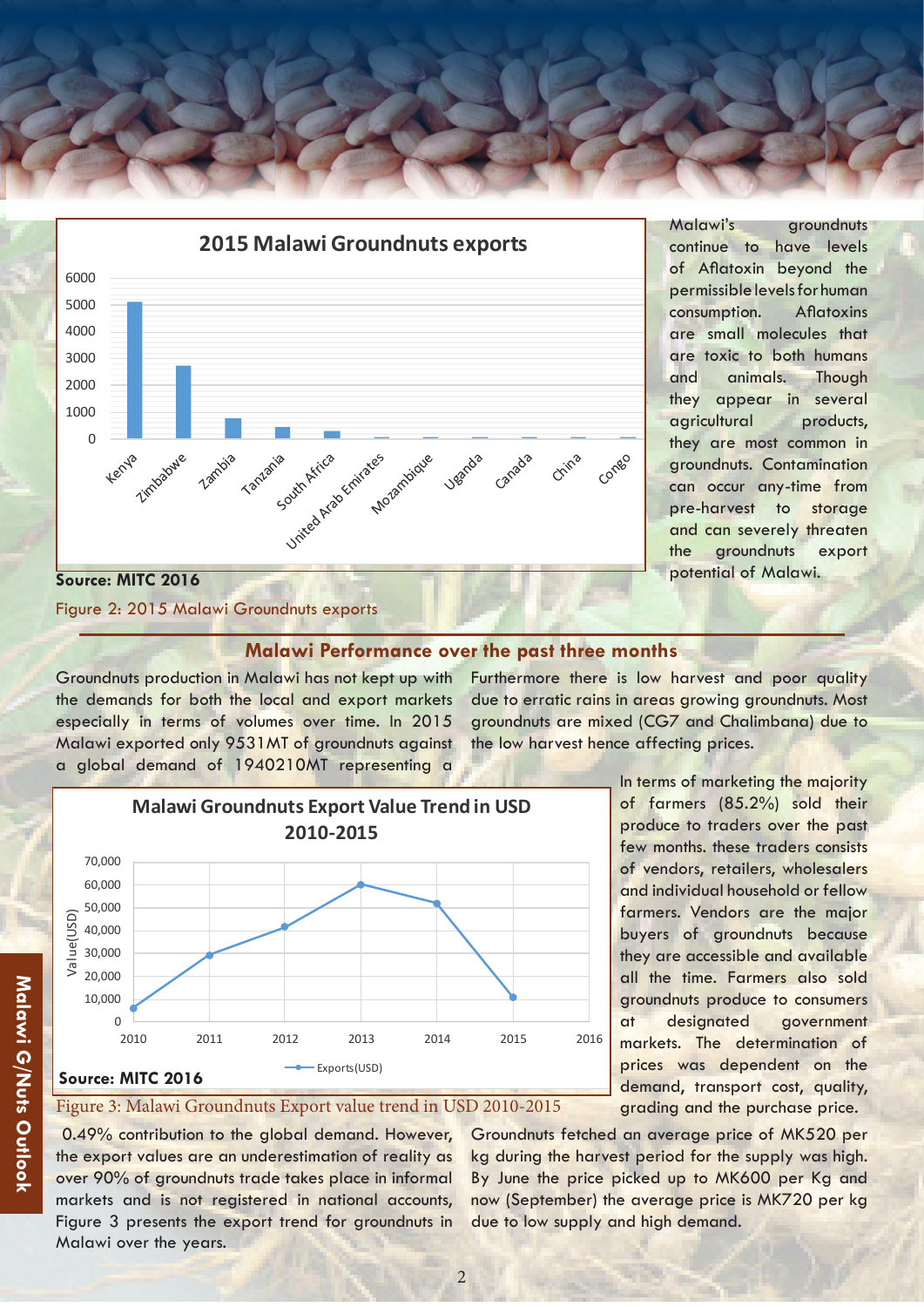### **Africa Performance**

Groundnuts production in Africa has suffered from fluctuations and downward trend. Yields are still very low, averaging about 800 kg/ha, less than one-third the potential yield of 3000 kg/ ha. This large gap between actual and potential yields is due to s Groundnuts production in Africa has suffered from fluctuations and downward Average productivity is 1720kg/ha in Nigeria, 500kg/ha in Sudan and close to 700kg/ha in Senegal. In addition Nigeria produces 30% of Africa's total, followed by Senegal and Sudan with each about 8%.

Groundnuts production in Nigeria has suffered major setbacks from rosette epidemics and foliar diseases,

groundnuts, and position 10 Source: MITC 2016 trend. Yields are still very low, averaging about 800 kg/ha, less than onethird the potential yield of 3000 kg/ha. This large gap between actual and potential yields is due to several factors, including non-availability of seed of improved varieties, poor soil fertility, inappropriate crop management practices and low inputs used in groundnuts cultivation as well as pests and diseases. Malawi ranks on position 17 in the world production of



**Malawi's Production Versus African** 

In 2007 the total harvesting area in Africa was 9.04million ha with a total production of 8.7 million MT. The average productivity in Africa is 964kg/ha which is poor when compared to the US and other developed countries where it is close to 3500kg/ha. in Africa. Figure 4 presents Figure 4: Malawi's Production versus African key Producers Malawi's Position against key African producers.

aflatoxin contamination and lack of sufficient and consistent supply of seed of improved varieties. This has significantly affected productivity and thus production and subsequently led to lose its share in the domestic, regional and international markets.

## **World Trend and Performance**

As of July 2016 the price of groundnuts was \$ 1,811.50 per tonne and in July 2015 the price of groundnuts was at \$ 2,063.58 representing a 12.22 % decrease in price. The decrease in price is relatively due to the increase in production unlike in the year 2014/2015 hence output was lower.

The global output of unshelled groundnuts in 2015/16 season is projected at 40.8 million tons, nearly 3% above the 2014/15 performance of 36.7 million tons. The increase of 1.1 million tons reflects the rebound in

India and Sudan productions. Production growths are foreseen for China and the United States, the increase in United States is mainly due to higher groundnuts prices in comparison with cotton, corn and soybeans, which are competitors for land. The Chinese production is expected to recover from last season's decrease caused by reduced planted area mainly due to farmers' response to lower returns, and thus better match the rapidly rising local demand for groundnuts oil. Figure 5 presents the global production trend over the years.